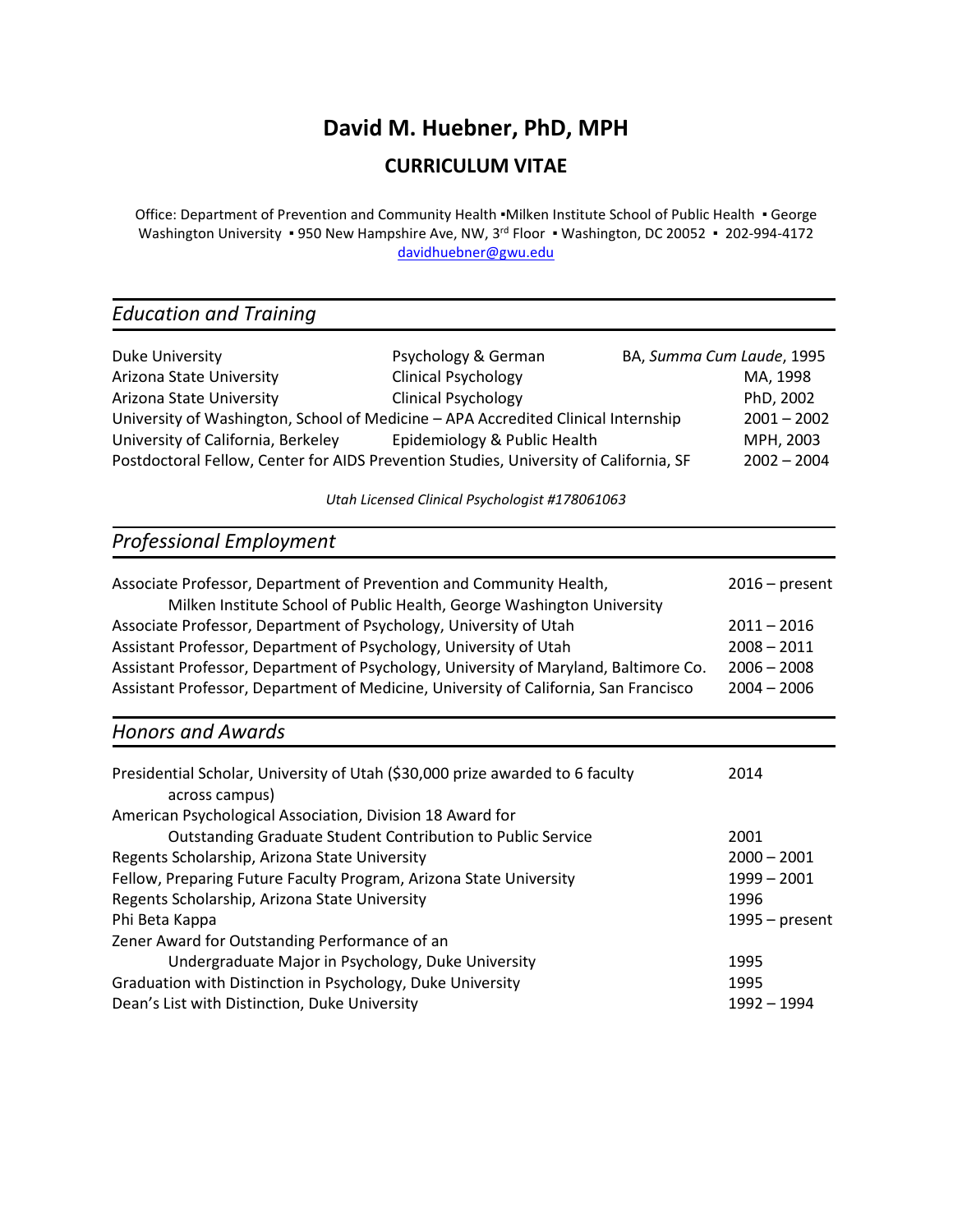#### *Grants*

#### **Ongoing**

*Developing an HIV prevention intervention for young MSM through improved parent-child communication*. Funding Period: February 1, 2017 – January 31, 2020. National Institute of Mental Health. R34-MH112445. \$225,00 annual direct costs. Principle Investigator (25%). The propose of this grant is to develop and pilot test an online intervention for parents of adolescent gay and bisexual men, with the goal of improving parent-adolescent communication about sexuality and HIV, and reducing adolescent sexual risk behaviors.

*Community Mobilization to Improve the HIV/AIDS Continuum of Care among Black Men.* Funding Period: September 1, 2013 – August 31, 2017. National Institute of Mental Health R01-MH102171. \$581,250 annual direct costs. Co-Investigator (5%).

The purpose of this grant is to test the effectiveness of a community-level intervention designed to improve engagement in the continuum of HIV care among HIV-infected, young, Black gay, bisexual, and other men who have sex with men.

#### **Concluded**

*Multilevel HIV Prevention for Young African American Men.* Funding Period: August 1, 2012 – July 31, 2016. National Institute of Mental Health. R01-MH096690. \$515,000 annual direct costs. Co-Investigator (15%).

The purpose of this grant is to test the effectiveness of a community-level intervention designed to decrease sexual risk behavior and increase HIV testing among young, Black gay, bisexual, and other men who have sex with men.

*Family Influences on HIV-related Sexual Risk Behaviors Among Young Men who have Sex with Men.* Funding Period: August 1, 2012 – July 31, 2015. National Institute of Mental Health. F31- MH098739A. Faculty mentor / Sponsor.

This is a training grant to support the doctoral studies of Brian Thoma who plans to investigate the impact of parent communication about sex on HIV-related sexual risk behaviors among gay and bisexual adolescent boys.

*Moving a Research-Based Intervention into Practice.* Funding Period: August 9, 2007 – July 31, 2012. National Institute of Mental Health. R01-MH065196-06A. \$459,580 annual direct costs. Co-Investigator (5%).

This grant examined how to best support community-based organizations as they attempted to implement a complex evidence-based HIV prevention intervention.

- *Research to Evaluate an Effective Community Level Intervention Adapted for Black Men who Have Sex with Men.* Funding Period: September 1, 2006 – August 31, 2011. Centers for Disease Control and Prevention. UR6PS000334. \$479,380 annual direct costs. Co-Investigator (15%).
- *Health and HIV Among Gay Fathers*. Funding Period: August 15, 2009 July 31, 2010. National Institute of Mental Health. R21-MH084760-01A1. \$149,443 annual direct costs. Principal Investigator (20%).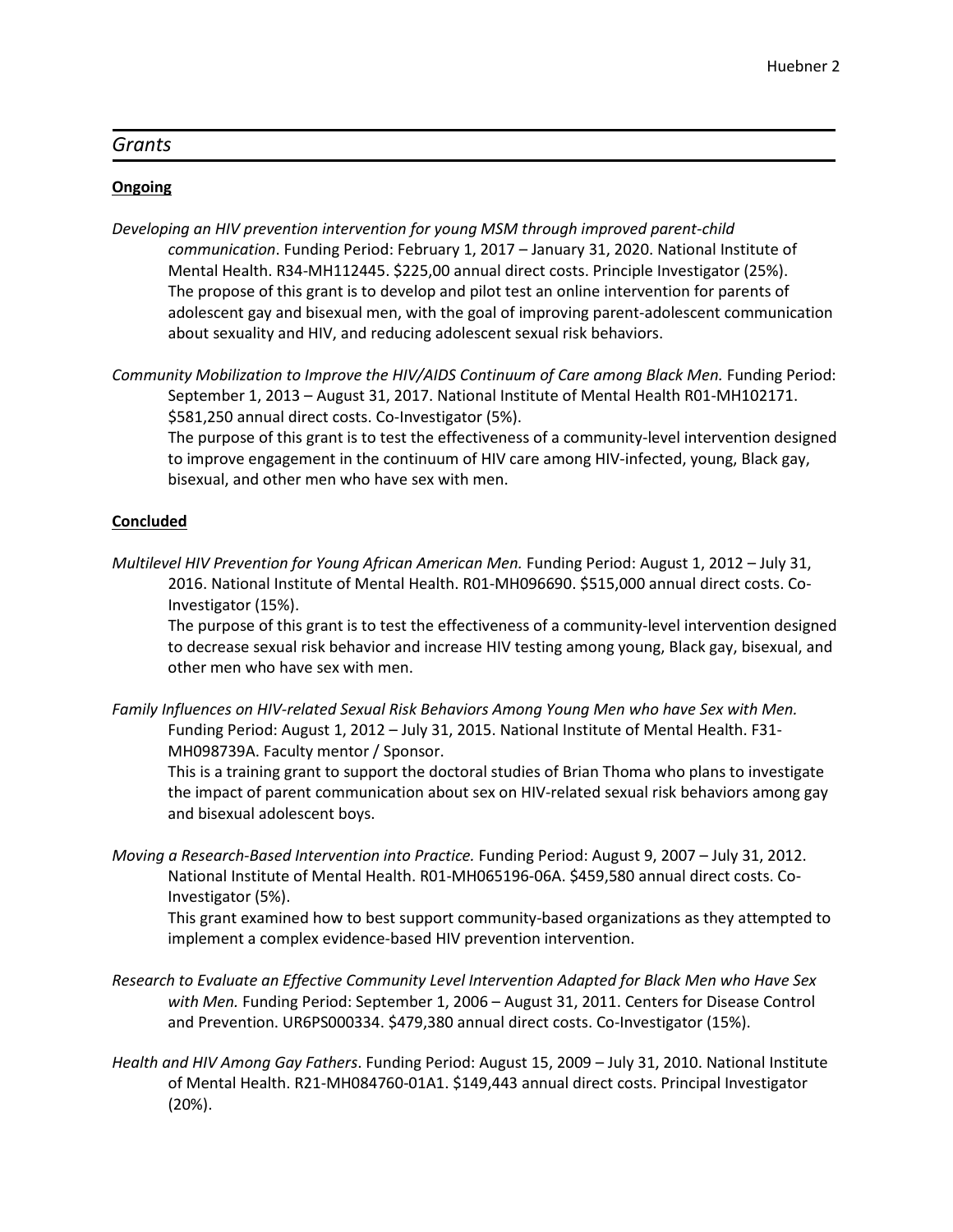- *Promoting Health Among Young People.* Funding period: August 1, 2004 July 31, 2009. National Institute of Mental Health. K08-MH072381. \$154,739 annual direct costs. Principal Investigator (40-80%).
- *Developmental Implications of Childhood Gender Nonconformity.* Funding Period: May 1, 2009 May 1, 2010. National Children's Health Study Innovative Pilot Grant. \$20,000. Principal Investigator.
- Faith Based HIV Prevention for African American Men who have Sex with Men. University Wide AIDS Research Program. \$120,000 annual direct costs. Funding Period: September 1, 2005 – August 31, 2007. Co-Investigator (10%).
- *Parents of Lesbian, Gay, and Bisexual Adolescents.* Funding period: November 1, 2005 June 30, 2006. Center for AIDS Prevention Studies, Innovative Grant. \$17,000 total direct costs. Principal Investigator.
- *Measuring HIV/AIDS Stigma in Southern India.* Funding Period: September 1, 2003 August 31, 2004. National Institute of Mental Health. Supplement to R01-MH067513-02. \$85,522 total direct costs. Co-Principal Investigator (contributed).
- *Clarifying the relations between perceptions of discrimination and health outcomes: How moderators of subjective appraisal of discrimination affect health.* Funding Period: October 1, 1999 – January 31, 2000. Preventive Intervention Research Center, Tempe, AZ. Pilot Award. \$3,000 total direct costs. Principal Investigator.
- *HIV prevention research among men who have sex with men in Maricopa, Gila, and Pinal Counties.* Funding Period: December 31, 1998 – June 30, 2001. Centers for Disease Control and Prevention / Arizona Department of Health Services. Cooperative Agreement #99004. \$283,200 total direct costs. Co-Principal Investigator (50%).

*Peer-reviewed Publications*

- **Huebner, D. M.,** \*McGarrity, L. A., Smith, T. W., \*Perry, N. S., & Suchy, Y. (in press). Changes in executive function following a stressful interpersonal task are associated with condomless anal intercourse among men who have sex with men. *Annals of Behavioral Medicine.*
- \*McGarrity, L. A., **Huebner, D. M.,** Proescholdbell, R. J., & Nemeroff, C. J. (in press). Longitudinal predictors of behavioral intentions and HIV service use among men who have sex with men. *Prevention Science*.
- \*Spivey, L. A., & **Huebner, D. M.** (in press). Parent responses to childhood gender nonconformity: Effects of parent and child characteristics. *Psychology of Sexual Orientation and Gender Diversity.*
- Tan, J. Y., Pollack, L., Rebchook, G., Peterson, J., **Huebner, D.**, Eke, A., Johnson, W., & Kegeles, S. (in press). The role of the primary romantic relationship in HIV care engagement outcomes among young HIV-positive black men who have sex with men. *AIDS and Behavior*.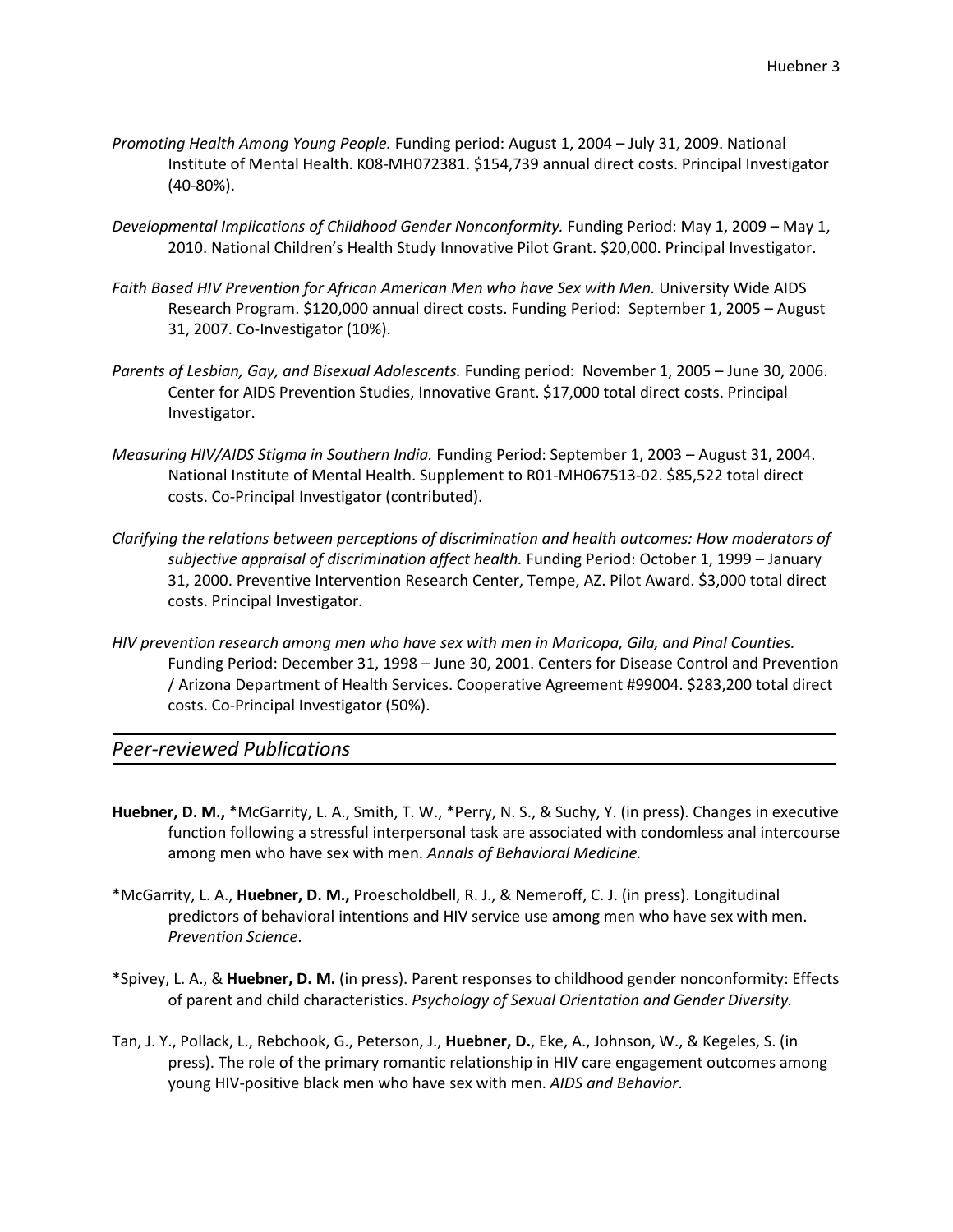- \*Thoma, B. C., & **Huebner, D. M.** (in press). Parent-adolescent communication about sex and condom use among young men who have sex with men: An examination of the theory of planned behavior. *Annals of Behavioral Medicine.*
- Vincent, W., Pollack, L., **Huebner, D. M.,** Peterson, J., Steward, W. T., Rebchook, G., Kegeles, S. M. (2017). HIV Risk and Multiple Sources of Heterosexism Among Young Black Men Who Have Sex with Men. *Journal of Consulting and Clinical Psychology, 85,* 1122-1130. doi: 10.1037/ccp0000235
- \*Perry, N., & **Huebner, D. M.**, Baucom, B. R., & Hoff, C. C. (2016). Relationship power, sociodemographics, and their relative influence on sexual agreements among gay male couples. *AIDS and Behavior*, 20, 1302-14. doi: 10.1007/s10461-015-1196-6
- \*Perry, N. S., **Huebner, D. M.,** Baucom, B. R. W., & Hoff, C. C. (2016). The complex contribution of sociodemographics to decision-making power in gay male couples. *Journal of Family Psychology*, *30*, 977-986. doi: [10.1037/fam0000234.](http://dx.doi.org/10.1037/fam0000234)
- \*Dickenson, J. A., & **Huebner, D. M.** (2016). The relationship between sexual activity and depressive symptoms in lesbian, gay, and bisexual youth: Effects of gender and family support. *Archives of Sexual Behavior*, *45,* 671-81. doi: 10.1007/s10508-015-0571-8
- **Huebner, D. M.**, & \*Perry, N. (2015). Do behavioral scientists really understand HIV-related sexual risk behavior? A systematic review of longitudinal and experimental studies. *Archives of Sexual Behavior, 44,* 1915-1936.
- **Huebner, D. M., \***Thoma, B. C., & Neilands, T. B. (2015). Anti-gay victimization in school and substance abuse among lesbian, gay, bisexual, and transgender adolescents. *Prevention Science, 16,* 734- 43.
- **Huebner, D. M.,** Kegeles, S. M., Rebchook, G. M., Neilands, T. B., Johnson, W. D., & Eke, A. N. (2014). Social oppression, psychological vulnerability, and unprotected intercourse among young black men who have sex with men. *Health Psychology, 33,* 1568-1578.
- \*McGarrity, L. A., & **Huebner, D. M.** (2014). Behavioral intentions to HIV test and subsequent testing: The moderating role of socio-demographic characteristics. *Health Psychology, 33,* 396-400.
- \*McGarrity, L. A., & **Huebner, D. M.** (2014). Is being out about sexual orientation universally healthy? The moderating role of socioeconomic status in a prospective study of gay and bisexual men. *Annals of Behavioral Medicine, 47,* 28-38.
- Scott, H. M., Pollack, L., Rebchook, G. M., **Huebner, D. M.**, Peterson, J., & Kegeles, S. M. (2014). Peer support is associated with recent HIV testing among young black men who have sex with men. *AIDS & Behavior, 18,* 913-920*.*
- \*Thoma, B. C., & **Huebner, D. M.** (2014). Parental monitoring and communication about sex are not protective against sexual risk behavior among adolescent men who have sex with men. *AIDS & Behavior, 18,* 1604-1614.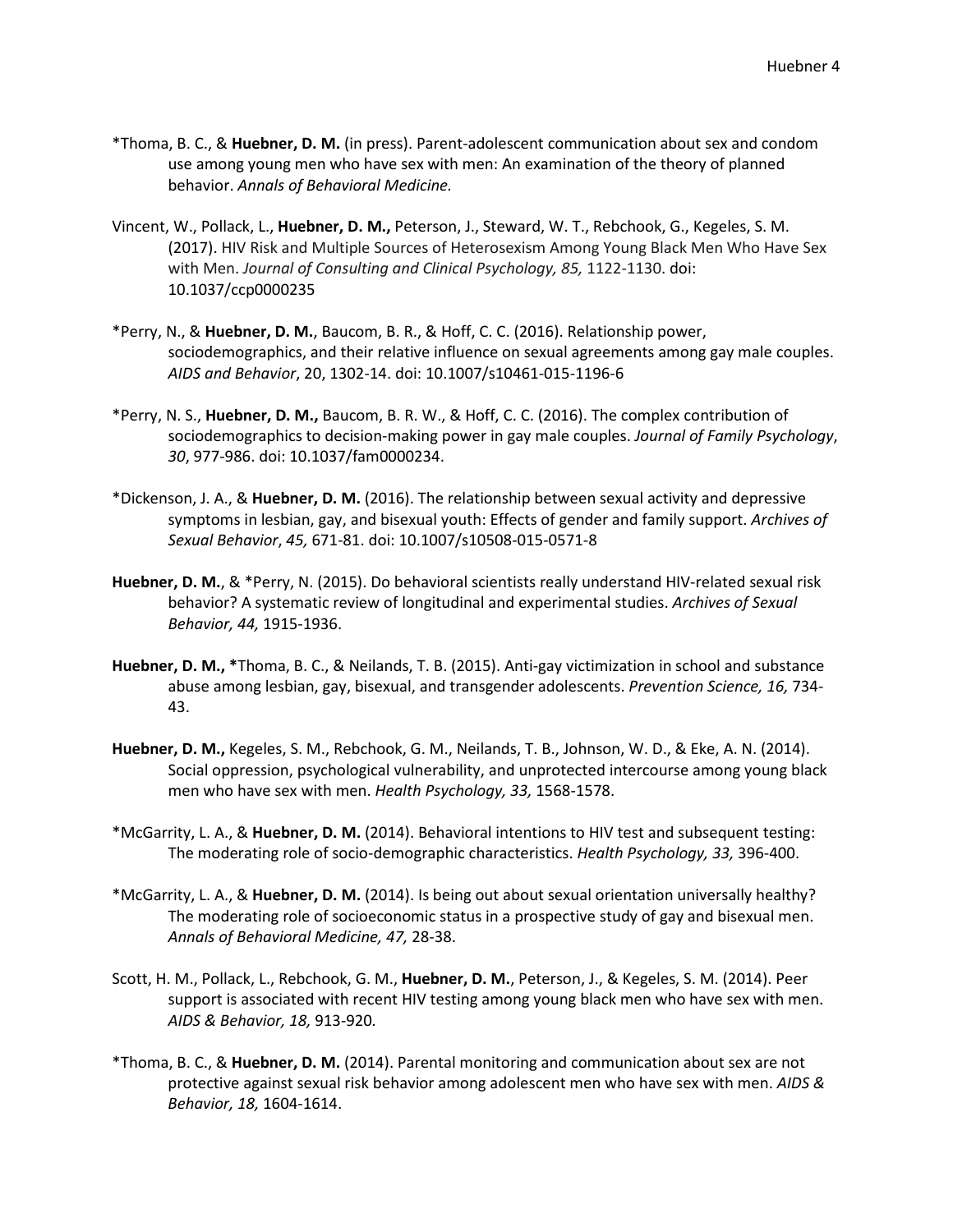- **Huebner, D. M., \***Rullo, J. E., \*Thoma, B. C., \*McGarrity, L., Mackenzie, J. (2013). Piloting *Lead with Love*: A film-based campaign to improve parents' responses to their lesbian, gay, and bisexual children. *Journal of Primary Prevention, 34,* 359-369.
- \*Thoma, B. C., & **Huebner, D. M.** (2013). Health consequences of racist and anti-gay discrimination for multiple minority adolescents. *Cultural Diversity and Ethnic Minority Psychology, 19,* 404-413*.*
- \*Thoma, B. C., **Huebner, D. M.**, & \*Rullo, J. E. (2013). Unseen risks: HIV-related risk behaviors among ethnically diverse sexual minority adolescent females. *AIDS Education and Prevention, 25,* 535- 541.
- \*McGarrity, L. A., **Huebner, D. M.,** & \*MacKinnon, R. (2013). Putting stigma in context: Do perceptions of group stigma interact with personally experienced discrimination to predict mental health? *Group Process and Intergroup Relations, 16,* 688-702*.*
- Diamond, L. M., & **Huebner, D. M.** (2012). Is good sex good for you? Rethinking sexuality and health. *Social and Personality Psychology Compass, 6*, 54-69.
- Hoyt, M. A., Rubin, L. R., Nemeroff, C. J., Lee, J., **Huebner, D. M.,** & Proescholdbell, R. J. (2012). HIV/AIDS-related institutional mistrust among multi-ethnic MSM: Effects on HIV testing and risk behaviors. *Health Psychology, 31,* 269-277.
- **Huebner, D. M**., Binson, D., Pollack, L. M., & Woods, W. J. (2012). Implementing bathhouse-based voluntary counseling and testing for HIV has no adverse effect on bathhouse patronage among men who have sex with men. *International Journal of STD and AIDS, 23,* 182-184.
- **Huebner, D. M.,** Mandic, C. G., \*Mackaronis, J. E., Boeugher, S. C., & Hoff, C. C. (2012). The impact of parenting on gay male couples' relationships, sexuality, and HIV risk. *Journal of Couple and Family Psychology: Research and Practice, 1,* 106-119.
- Kegeles, S. M., Rebchook, G. M., Pollack, L., **Huebner, D. M.,** Tebbets, S., Hamiga, J., Sweeney, D., Zovod, B. (2012). An intervention to help community-based organizations implement an evidencebased HIV prevention intervention: The Mpowerment Project Technology Exchange System. *American Journal of Community Psychology, 49,* 182-198.
- **Huebner, D. M.**, Neilands, T., Rebchook, G. M., & Kegeles, S. M. (2011). Sorting through chickens and eggs: A longitudinal examination of the associations between attitudes, norms, and sexual risk behavior. *Health Psychology, 30,* 110-118.
- **Huebner, D. M.**, Binson, D., Dillworth, S., Neilands, T., & Grinstead, O., Woods, W. J. (2010). Rapid vs. standard HIV testing in a bathhouse setting: What is gained and lost? *AIDS and Behavior, 14,* 549-57.
- Ryan, C., Russel, S. T., **Huebner, D. M**., Diaz, R. M., & Sanchez, J. (2010). Family acceptance in adolescence and the health of LGBT young adults. *Journal of Child and Adolescent Psychiatric Nursing, 23,* 205-213.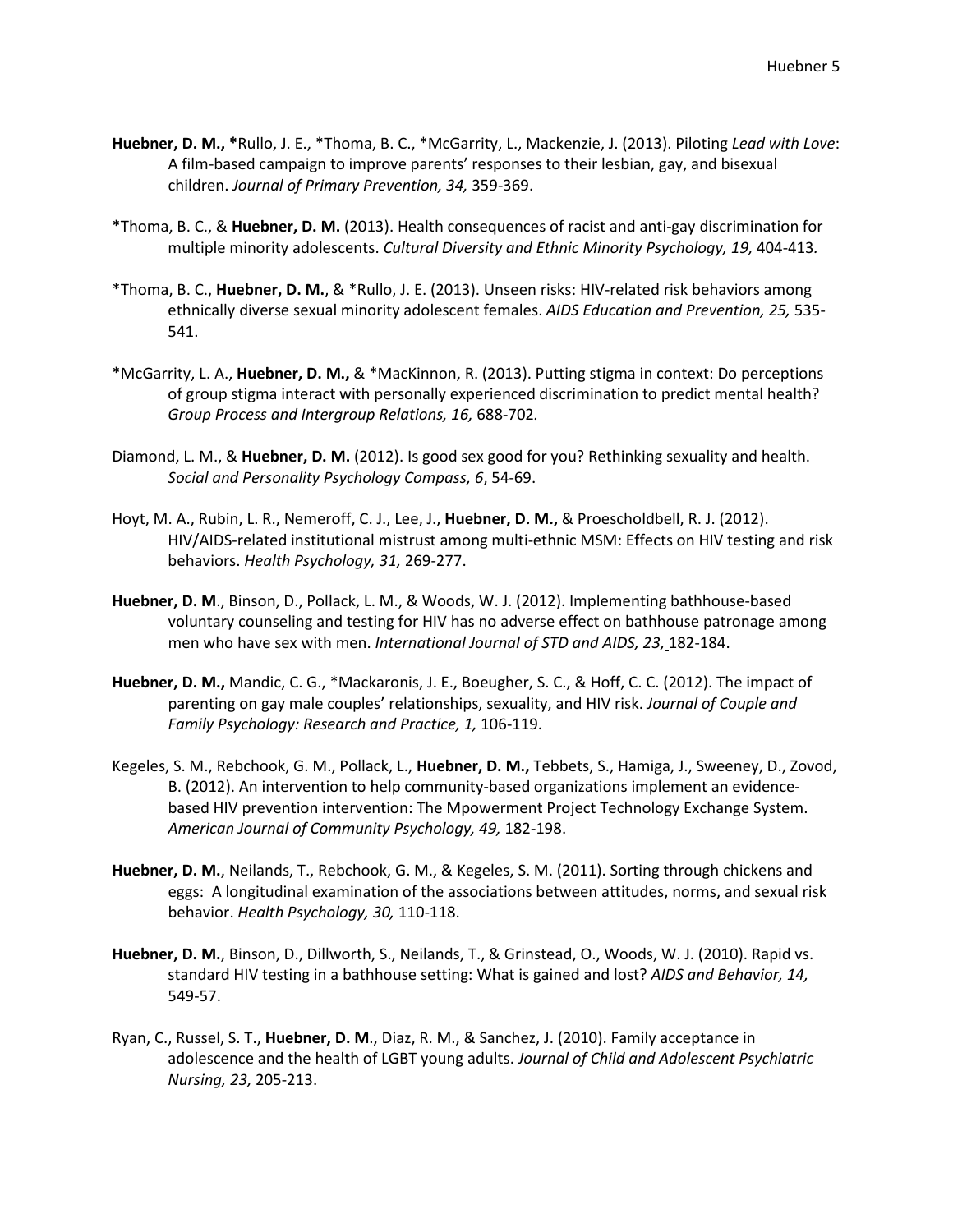- Ryan, C., **Huebner, D. M.**, Diaz, R. M., & Sanchez, J. (2009). Family rejection as a predictor of negative health outcomes in White and Latino LGB young adults. *Pediatrics, 123,* 346-352.
- Nemeroff, C. J., Hoyt, M. A., **Huebner, D. M.**, & Proescholdbell, R. J. (2008). The Cognitive Escape Scale: Measuring HIV-related thought avoidance. *AIDS and Behavior, 12*, 305-320.
- **Huebner, D. M.**, & Davis, M. C. (2007). Perceived anti-gay discrimination and physical health outcomes. *Health Psychology, 26*, 627-634.
- **Huebner, D. M.**, Binson, D., Woods, W. J., Dillworth, S., Neilands, T., & Grinstead, O. (2006). Bathhousebased voluntary counseling and testing is feasible and shows preliminary evidence of effectiveness. *Journal of Acquired Immune Deficiency Syndrome, 43,* 239-246.
- Hoyt, M. A., Nemeroff, C. J., **Huebner, D. M.** (2006). The effects of HIV-related thought suppression on risk behavior: Cognitive escape in men who have sex with men. *Health Psychology, 25 (4),* 455- 461.
- **Huebner, D. M.**, Proescholdbell, R. J., & Nemeroff, C. J. (2006). Do gay and bisexual men share researchers' definition of barebacking? *Journal of Psychology and Human Sexuality, 18,* 67-78.
- Rebchook, G.M., Kegeles, S.M., **Huebner, D. M.,** & the TRIP Research Team (2006). Translating research into practice: The dissemination and initial implementation of an evidence-based HIV prevention program*. AIDS Education and Prevention, 18,* 119-136.
- **Huebner, D. M.**, & Davis, M. C. (2005). Gay and bisexual men who disclose their sexual orientations in the workplace have higher workday levels of salivary cortisol and negative affect*. Annals of Behavioral Medicine, 30,* 260-267.
- **Huebner, D. M.**, Nemeroff, C. J., & Davis, M. C. (2005). Do hostility and neuroticism confound associations between perceived discrimination and depressive symptoms*? Journal of Social and Clinical Psychology, 24,* 723-740.
- **Huebner, D. M.,** Rebchook, G. M., & Kegeles, S. M. (2004). A longitudinal study of the association between treatment optimism and sexual risk behavior in young adult gay and bisexual men. *Journal of Acquired Immune Deficiency Syndrome, 37,* 1514-1519.
- **Huebner, D. M.**, Rebchook, G. M., & Kegeles, S. M. (2004). Experiences of harassment, discrimination, and physical violence among young gay and bisexual men. *American Journal of Public Health, 94,* 1200-1203.
- **Huebner, D. M.**, Davis, M. C., Nemeroff, C. J., & Aiken, L. S. (2002). The impact of internalized homophobia on HIV preventive interventions. *American Journal of Community Psychology, 30,* 327-348.
- **Huebner, D. M.**, & Gerend, M. A. (2001). The relation between beliefs about drug treatments for HIV and sexual risk behavior in gay and bisexual men. *Annals of Behavioral Medicine, 23,* 304-312.
- **Huebner, D. M.**, & Fredrickson, B. L. (1999). Gender differences in memory perspectives: Evidence for self-objectification in women. *Sex Roles, 41,* 459-467.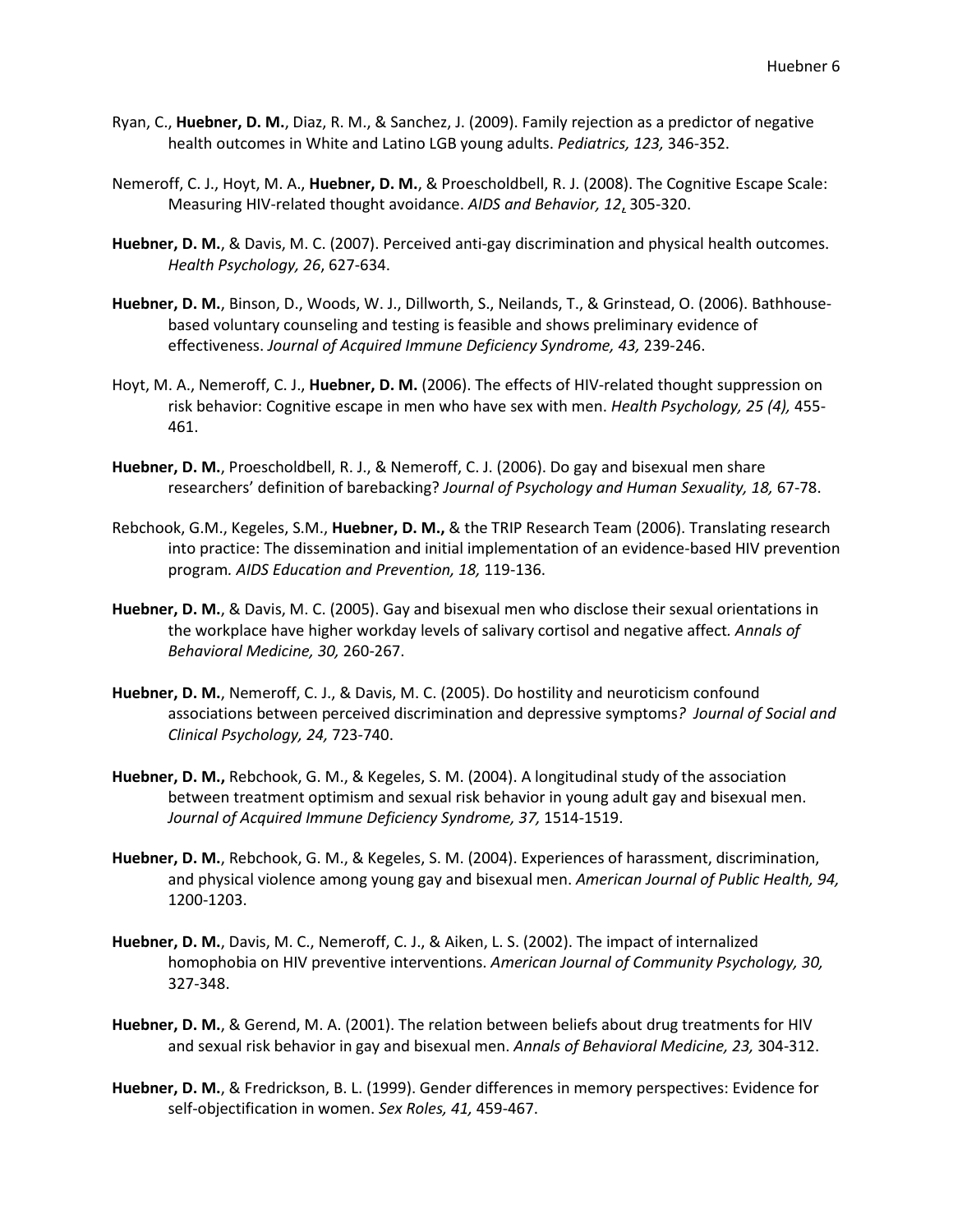### *Chapters, Published Abstracts, and Other Publications*

- \*Thoma, B. C., & **Huebner, D. M.** (2016). Parent-Child Relationships. In A. E. Goldberg (Ed.). *Sage Encyclopedia of LGBTQ Studies*. Thousand Oaks, CA: Sage.
- Baumeister, J. A., Elkington, K. S., & **Huebner, D. M.** (2013). Sexuality and HIV/AIDS Prevention. In D. L. Tolman & L. M. Diamond (Eds.). *APA Handbook on Sexuality.* Washington, DC: American Psychological Association.
- **Huebner, D. M.** (2013). Leading with Love: Interventions to support families of lesbian, gay, and bisexual adolescents. *The Register Report, 39,* 8-13.
- **Huebner, D. M.,** Rullo, J. E., MacKenzie, J. (2011). Lead with Love: Strengthening Families Through the Coming Out Process. *Documentary Film / Intervention.*
- **\***Lowe, M., & **Huebner, D. M.** (2010). Does having a primary care provider increase HIV screening among men who have sex with men? *American Journal of Epidemiology, 171 (11s).*
- Binson, D., Blair, J., **Huebner, D. M.**, & Woods, W. J. (2006). Sampling in surveys of lesbian, gay, bisexual and transgender people. In I. H. Meyer & M. Northridge (Eds.). *The Health of Sexual Minorities: Public Health Perspectives on Lesbian, Gay, Bisexual and Transgender Populations.* New York: Springer.
- **Huebner, D. M.** (2005). Is optimism really the enemy? New research on treatment optimism. *Focus, 20,* 5-6.
- **Huebner, D. M.** (2000). Health and illness: Gay men. In T. F. Murphy (Ed.). *Reader's Guide to Lesbian and Gay Studies* (pp. 274-276). Chicago: Fitzroy Dearborn Publishers.

#### *Manuscripts Under Review*

**Huebner, D. M**., & \*Rith, K. A. (2017). *Effects of family characteristics and time on parents' responses to lesbian, gay, and bisexual children.* Manuscript under review.

#### *Peer-reviewed National and International Presentations*

- \*Perry, N. S., Baucom, B. R. W., & **Huebner, D. M.** (April, 2018). *Dyadic effects of discrimination on daily health behaviors among same-sex male and female couples.* Poster to be presented at the 39th conference of the Society of Behavioral Medicine: New Orelans, LA.
- **Huebner, D. M.** (April, 2016). *The role of parent behaviors in understanding sexual risk among young Black men who have sex with men.* Oral presentation at the 2016 International Invited Meeting for Gay Men's Sexual Health.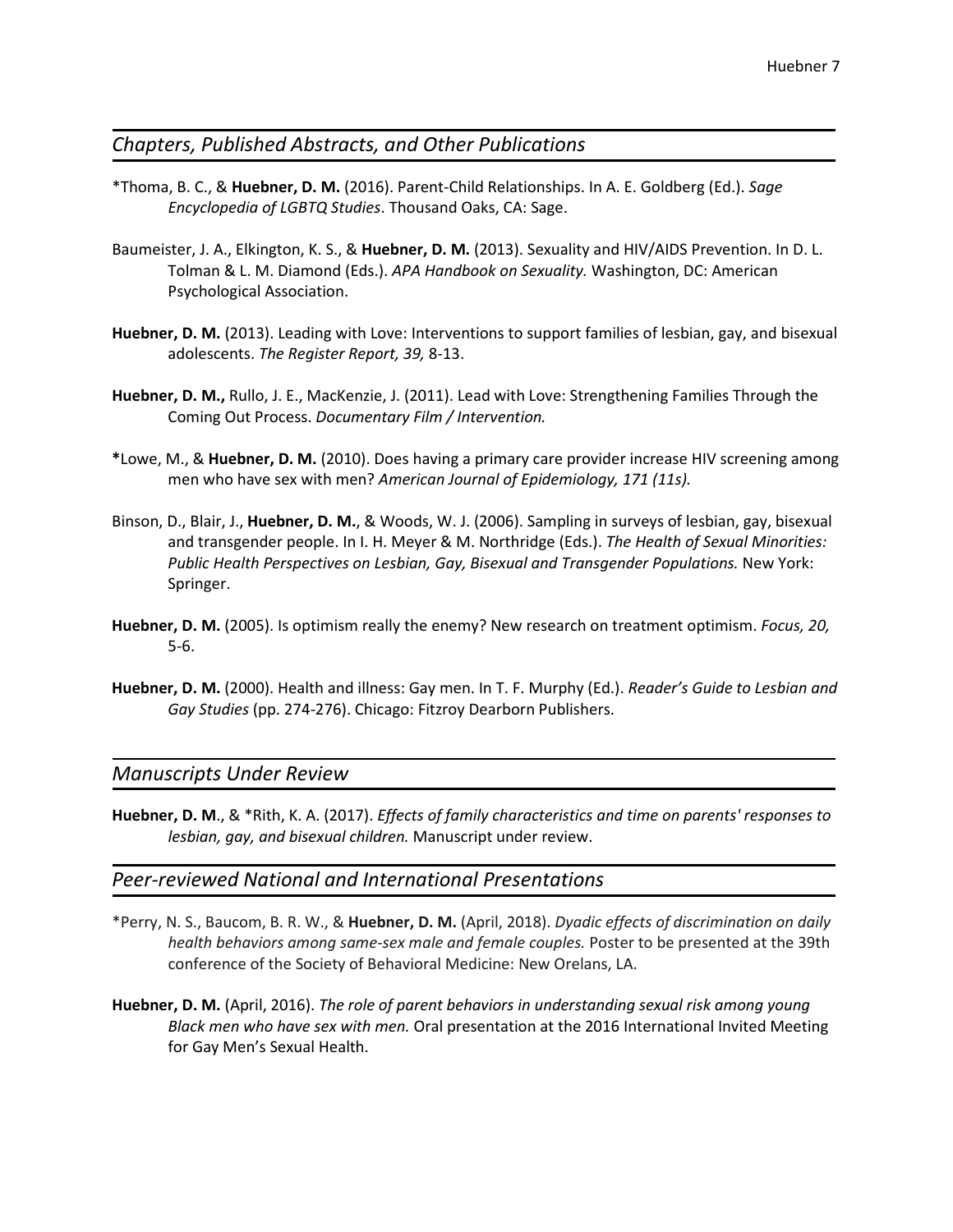- **Huebner, D. M.**, Thoma, B. C., Pollack, L., Rebchook, G. M., Peterson, J., & Kegeles, S. M. (December, 2015). *Parent communication about sex predicts sexual risk behavior among young Black men who have sex with men*. Oral presentation at the 2015 National HIV Prevention Conference, Atlanta, GA.
- Kegeles, S. M., Rebchook, G. M., **Huebner, D. M.,** Williams, R. W., & Peterson, J. (December 2015). *Young Black MSM with a history of incarceration are especially vulnerable to HIV and other societal ills.* Oral presentation at the 2015 National HIV Prevention Conference, Atlanta, GA.
- Kegeles, S. M., Arnold, E., Williams, R. W., Rebchook, G., Tebbetts, S., **Huebner, D. M.,** Wilson, V., Tan, J., & Peterson , J. (December 2015). *Towards the development of a community-level intervention for HIV-positive young Black MSM to engage in the continuum of care.* Poster presented at the National HIV Prevention Conference, Atlanta, GA.
- \*Perry, N. S., **\***Staheli, J. P., & **Huebner, D. M.** (December, 2015). *Older partners, not age, at sexual debut predict condomless sex among adolescent black men who have sex with men.* Poster presented at the National HIV Prevention Conference, Atlanta, GA.
- Rebchook, G. M., Kegeles, S. M., Pollack, L., Tan, J., **Huebner, D. M.,** Peterson, J. (December 2015). *Home HIV testing among young, African American gay, bisexual, and other MSM: who uses it and who intends to use it in the future.* Oral presentation at the 2015 National HIV Prevention Conference, Atlanta, GA.
- Rebchook, G. M., Kegeles, S., M., Tan, J., Pollack, L., **Huebner, D. M.,** & Peterson, J. (December 2015). *Young, African American MSM's experience with and attitudes towards PrEP: who knows about it, who has used it, and ideas to improve scale-up.* Poster presented at the 2015 National HIV Prevention Conference, Atlanta, GA.
- \*Thoma, B. C., & **Huebner, D. M.** (December, 2015). *Parent-adolescent communication about condoms and HIV is associated with determinants of condom use behavior among young men who have sex with men*. Poster presented at the 2015 National HIV Prevention Conference, Atlanta, GA.
- **Huebner, D. M.** (February, 2014). *Do behavioral scientists really understand HIV-related sexual risk behavior? I'm beginning to have doubts.* Oral presentation at the 2014 International Invited Meeting for Gay Men's Sexual Health, Puerto Rico.
- \*McGarrity, L. A., & **Huebner, D. M.** (2013, November). *Is Sexual Orientation "Outness" Universally Healthy? The Role of Socioeconomic Status.* Paper presented at the annual conference of the Society for the Scientific Study of Sexuality, San Diego, CA.
- \*Perry, N. S**.,** & **Huebner, D. M.** (2013, November). *Barriers and facilitators of recent HIV testing among*  very young black men who have sex with men. Poster presented at the 47<sup>th</sup> annual conference of the Association for Behavioral and Cognitive Therapies, Nashville, TN.
- **\***Thoma, B. C., & **Huebner, D. M.** (August 2013). *Do Family Factors Predict Sexual Behaviors of Young Gay and Bisexual Males?* Poster presentation given at the 2013 annual meeting of the American Psychological Association, Honolulu, HI.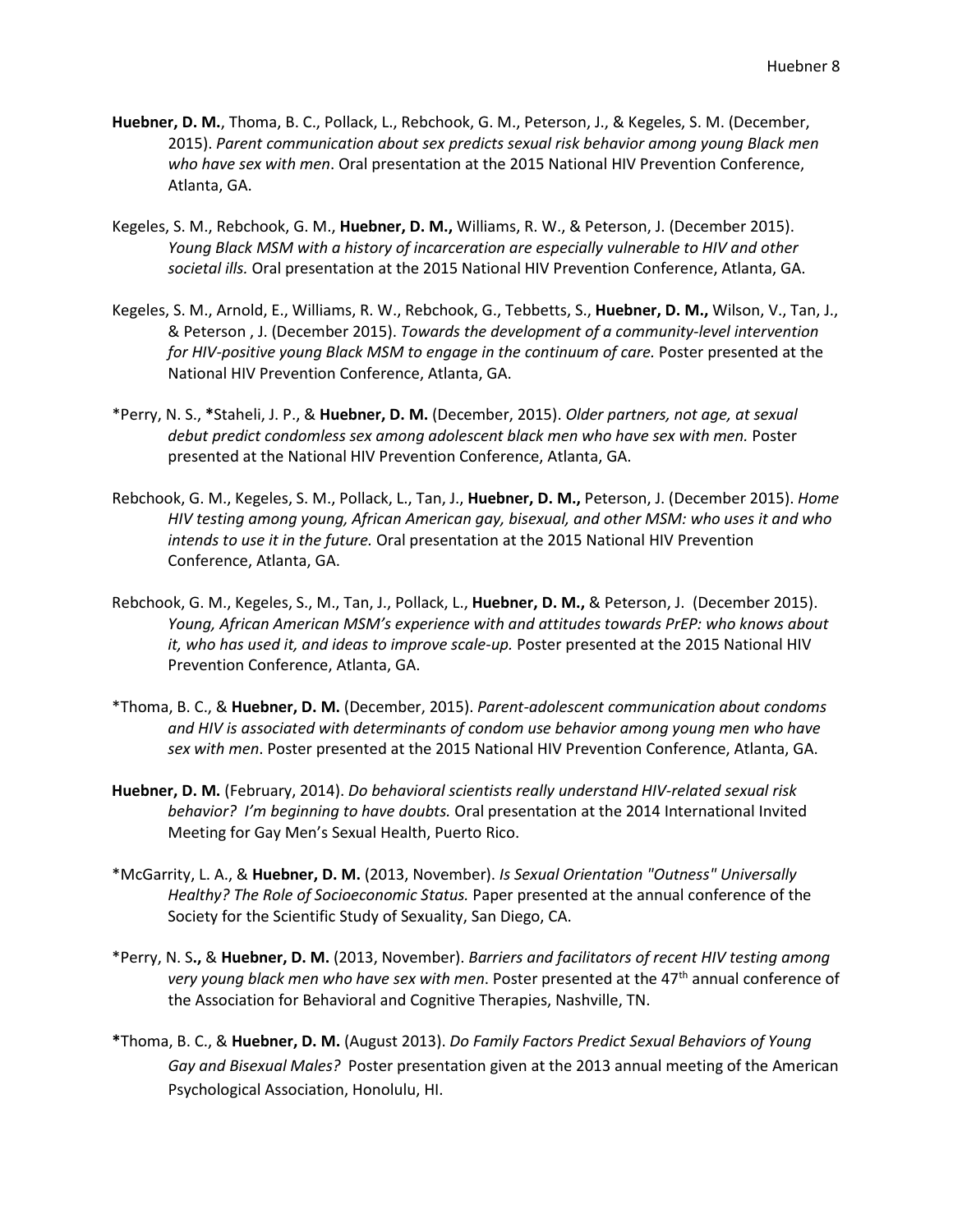- \*Thoma, B. C., & **Huebner, D. M.** (March 2013). *Parental Monitoring and Parent-Adolescent Communication about Sex do not Protect Against Sexual Risk among Young Men who have Sex with Men.* Poster presentation given at the 2013 annual meeting of the Society for Adolescent Health and Medicine, Atlanta, GA.
- **Huebner, D. M.,** \*Rullo, J. E., & Mackenzie, J. (August, 2012). *Lead with Love: Strengthening Families Through the Coming Out Process.* Film selected for the film program (with discussion session) at the 120<sup>th</sup> annual meeting of the American Psychological Association, Orlando, FL.
- Kegeles, S. M., Rebchook, G. M., **Huebner, D. M.,** Peterson, J., Williams, G. et. al. (July, 2012). *Understanding recent HIV testing among young black MSM in the U.S.: Psychological, social/interpersonal, and structural variables may affect who delays testing.* Poster presentation at the 19<sup>th</sup> International AIDS Conference. Washington, DC.
- \*McGarrity, L., & **Huebner, D. M.** (July, 2012). *Intentions to test for HIV are a poorer predictor of testing*  for low-status MSM. Poster presentation at the 19<sup>th</sup> International AIDS Conference. Washington, DC.
- \*McGarrity, L., **Huebner, D. M.,** & \*MacKinnon, R. (August, 2012). *Independent and Interactive Associations of Discrimination and Felt Stigma with Depressive Symptoms and Suicidal Ideation.* Poster presentation at the 120<sup>th</sup> annual meeting of the American Psychological Association, Orlando, FL.
- **\***Thoma, B.**, & Huebner, D. M.** (March, 2012). *Health consequences of racist and anti-gay discrimination for multiple minority adolescents.* Poster presentation at the Society for Research on Adolescents Biannual Meeting, Vancouver, BC.
- **Huebner, D. M.**, & Hoff, C. C. (February, 2012). *The influence of children on gay couples' relationship satisfaction, non-monogramy agreements, and HIV-risk.* Oral presentation at the 2012 International Invited Meeting for Gay Men's Sexual Health: A Focus on Couples, Puerto Rico.
- Kegeles, S. M., Rebchook, G. M., Peterson, J., **Huebner, D. M.**, Eke, A., Johnson, W., Williams, R., & Pollack, L. (August, 2011). *Multilevel factors associated with sexual risk behavior among young Black MSM.* Oral presentation at the 2011 National HIV Prevention Conference, Atlanta, GA.
- \*Thoma, B. C., **Huebner, D. M.,** Marshal, M. P. (August 2011). *The Protective Role of Parent-Adolescent Relationships for Sexual Minority Adolescent Suicidality.* Oral presentation given at the 2011 annual meeting of the International Academy of Sex Research, Los Angeles, CA.
- **Huebner, D. M.,** \*Rullo, J., \*Thoma, B. (August, 2010). *Parent Rejection of LGBT Adolescents has Varied*  Forms and Consequences. Oral presentation at the 118<sup>th</sup> Annual Meeting of the American Psychological Association, San Diego, CA.
- \*Lowe, M., **Huebner, D. M.** (June, 2010). *Does having a primary care provider increase HIV screening among men who have sex with men?* Oral presentation at the annual meeting of the Society for Epidemiologic Research, Seattle, WA.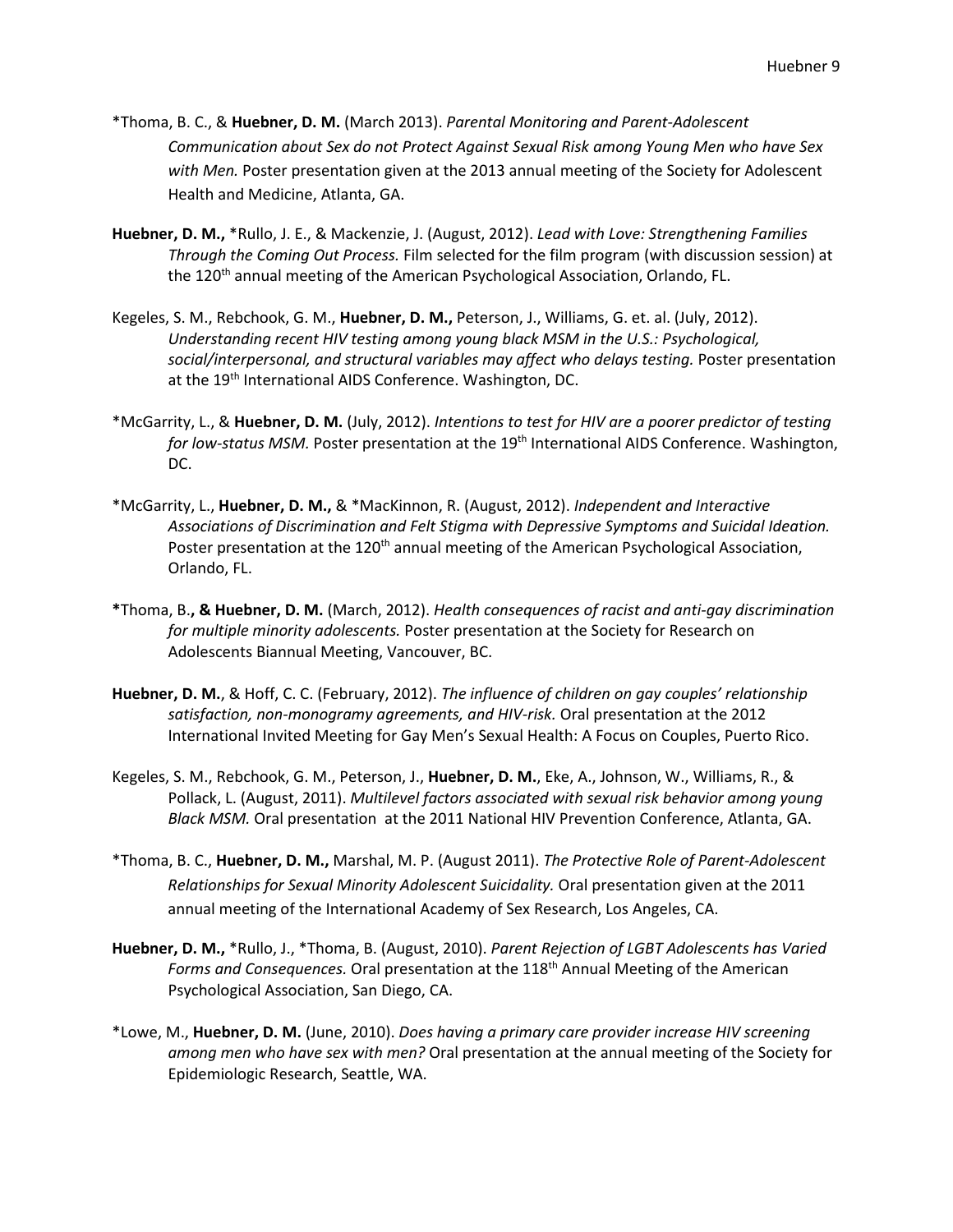- **Huebner, D. M.** (November, 2009). *Anti-Gay Victimization in Schools and Adolescent Substance Use.* Oral presentation at the 2009 meeting of the Society for the Scientific Study of Sexuality, Puerto Vallarta, Mexico.
- **Huebner, D. M.** (August, 2009). *Anti-Gay Victimization in Schools and HIV-related sexual risk.* Oral presentation at the 2009 National HIV Prevention Conference, Atlanta, GA.
- **\***Rullo, J., & **Huebner, D. M.** (August, 2009*). Sexual minority adolescent girls are at high risk for HIV through their sexual contacts with boys.* Oral presentation at the 2009 National HIV Prevention Conference, Atlanta, GA.
- **Huebner, D. M.** (August, 2008). *Using community based participatory research methods with gay,*  lesbian, bisexual, and transgender populations. Oral presentation at the 116<sup>th</sup> Annual Meeting of the American Psychological Association, Boston, MA.
- **Huebner, D. M.** (August, 2008). *Early sexual debut and high rates of unprotected sexual behavior among*  same-sex-involved adolescent African American boys. Poster presentation at the 17<sup>th</sup> International AIDS Conference, Mexico City, Mexico.
- **Huebner, D. M.,** Kegeles, S. M., Rebchook, G. M., & the TRIP Study Team (December, 2007). *Program review interferes with community based organizations' ability to implement evidence based interventions for men who have sex with men.* Oral presentation at the 2007 National HIV Prevention Conference, Atlanta, GA*.*
- **Huebner, D. M.**, Woods, W. J., Dillworth, S., Neilands, T., & Binson, D. (December, 2007). *Rapid vs. standard HIV testing in a bathhouse setting: What is gained and lost?* Oral presentation at the 2007 National HIV Prevention Conference, Atlanta, GA
- Kegeles, S. M., Rebchook, G. M., Tebbets, S., Hamiga, J., Sweeney, D., & **Huebner, D. M.** (December, 2007). *Factors that influence successful implementation of an evidence-based intervention, The Mpowerment Project, by community based organizations.* Oral presentation at the 2007 National HIV Prevention Conference, Atlanta, GA.
- **Huebner, D. M.** (July, 2007). *Developing a proposal to sample parents of LGBT adolescents.* Oral presentation at the 11<sup>th</sup> Annual NIMH International Research Conference on the Role of Families in Preventing and Adapting to HIV/AIDS, San Francisco, CA.
- Ryan, C., **Huebner, D. M.**, Laub, C. (July, 2007). *Overview of the Family Acceptance Project: Preliminary findings and Impact on School Systems.* Oral presentation at the 11<sup>th</sup> Annual NIMH International Research Conference on the Role of Families in Preventing and Adapting to HIV/AIDS, San Francisco, CA.
- **Huebner, D. M.**, Binson, D., Woods, W. J., Dilworth, S. E., Neilands, T. B., & Grinstead, O. (August, 2006). *Bathhouse-based voluntary counseling and testing is feasible and shows preliminary evidence of*  effectiveness. Poster presentation at the 16<sup>th</sup> International AIDS Conference, Toronto, CA.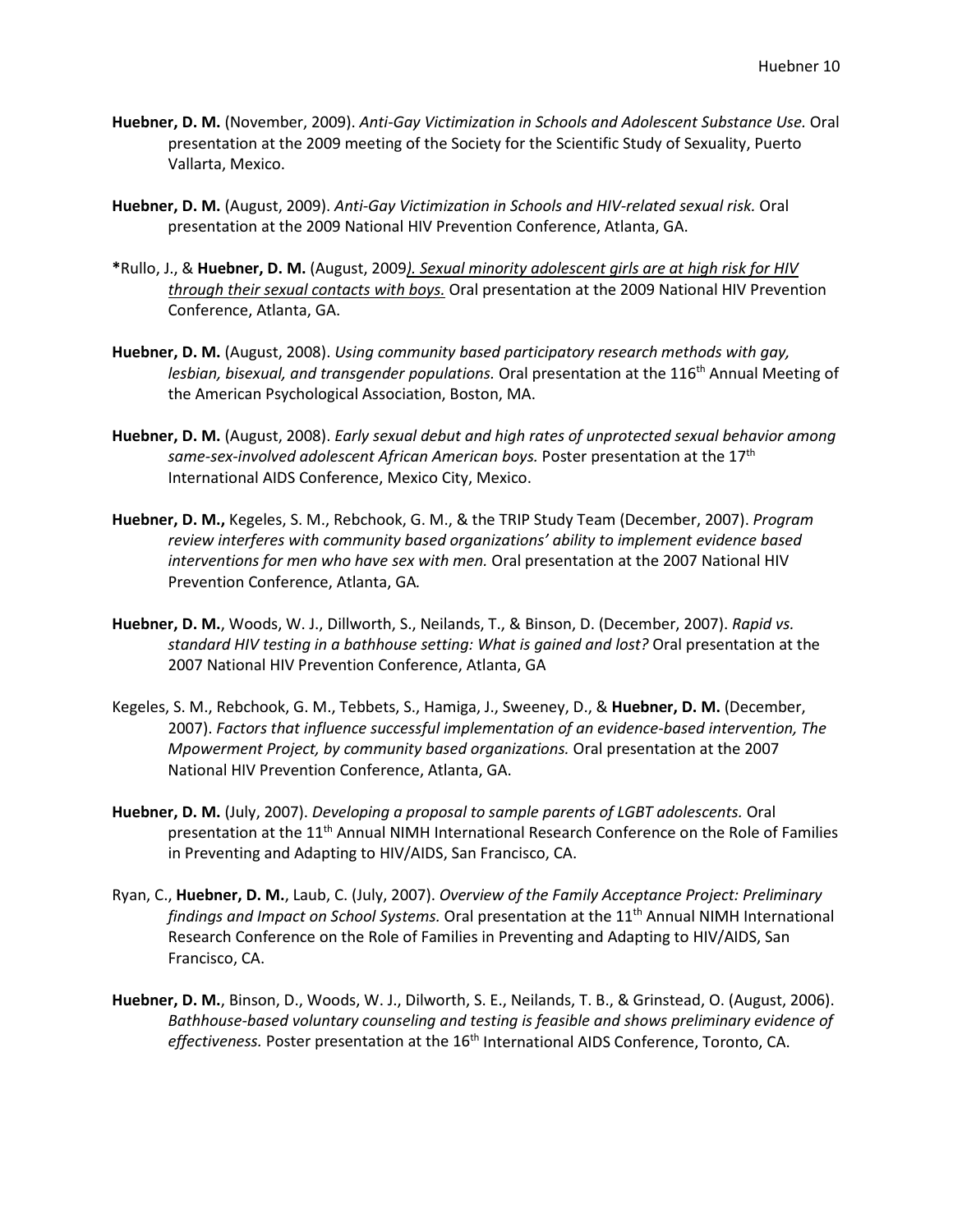- **Huebner, D. M.**, Binson, D., Pollack, L., & Woods, W. J. (August, 2006). *Voluntary counseling and testing can be implemented in bathhouses without affecting patronage.* Poster presentation at the 16th International AIDS Conference, Toronto, CA.
- Neilands, T. B., Darbes, L., Ramos-Soto, E., Han, L., **Huebner, D. M.**, & Hoff, C. (August, 2006). *Preventing new HIV infections through the understanding of sexual agreements: Validation of the sexual*  agreement quality scale. Poster presentation at the 16<sup>th</sup> International AIDS Conference, Toronto, CA.
- Steward, W. T., Ramakrishna, J., Herek, G. M., Bharat, S., Chandy, S., Wrubel, J., **Huebner, D. M.**, Singh, G., & Ekstrand, M. L. (August, 2006). *Developing culturally-specific AIDS stigma scales for use in India.* Poster presentation at the 16<sup>th</sup> International AIDS Conference, Toronto, CA.
- \*Arter, J., & **Huebner, D. M.** (April, 2006). *Services for lesbian, gay, and bisexual adolescents: What do they need and what are they getting?* Poster presentation at the Annual Meeting of the Western Psychological Association, Palm Springs, CA.
- \*Barnes, D., **Huebner, D. M.,** Nemeroff, C. J., & Proescholdbell, R. J. (August, 2006). *Testing negative for HIV decreases perceived vulnerability to HIV infection among men who have sex with men.* Poster presentation at the 114<sup>th</sup> Annual Meeting of the American Psychological Association, New Orleans, LA.
- **Huebner, D. M.,** Rebchook, G. M., & Kegeles, S. M. (June, 2005). *Social norms and sexual risk behavior among young gay and bisexual men: Possible mechanisms of effect.* Oral presentation at the 2005 National HIV Prevention Conference, Atlanta, GA.
- **Huebner, D. M.**, Proescholdbell, R. J., Formoso, D. & Nemeroff, C. J. (June, 2005). *What predicts participation in community-based HIV prevention programs among men who have sex with men?* Oral presentation at the 2005 National HIV Prevention Conference, Atlanta, GA.
- **Huebner, D. M.**, Chin-Hong, P. V. (May, 2005). *Awareness and utilization of anal cytology screening*  among men who have sex with men. Poster presented at the 22<sup>nd</sup> International Papillomavirus Conference, Vancouver, BC.
- **Huebner, D. M.**, Proescholdbell, R. J., & Nemeroff, C. J. (2004, July). *Do gay and bisexual men share researchers' definition of barebacking?* Poster presented at the 112<sup>th</sup> Annual Meeting of the American Psychological Association, Honolulu, HI.
- **Huebner, D. M.,** Rebchook, G. M., & Kegeles, S. M. (2004, July). *Many community-based organizations (CBOs) in the United States perceive federal program review requirements to be a barrier to their HIV prevention efforts.* Poster presented at the 14<sup>th</sup> International AIDS Conference, Bangkok, Thailand.
- Brown, V., **Huebner, D. M.**, & Robinson, G. (2000, March). *Managing a Community Planning Group with open membership policies.* Workshop presented at the 2000 Community Planning Leadership Summit, Los Angeles, CA.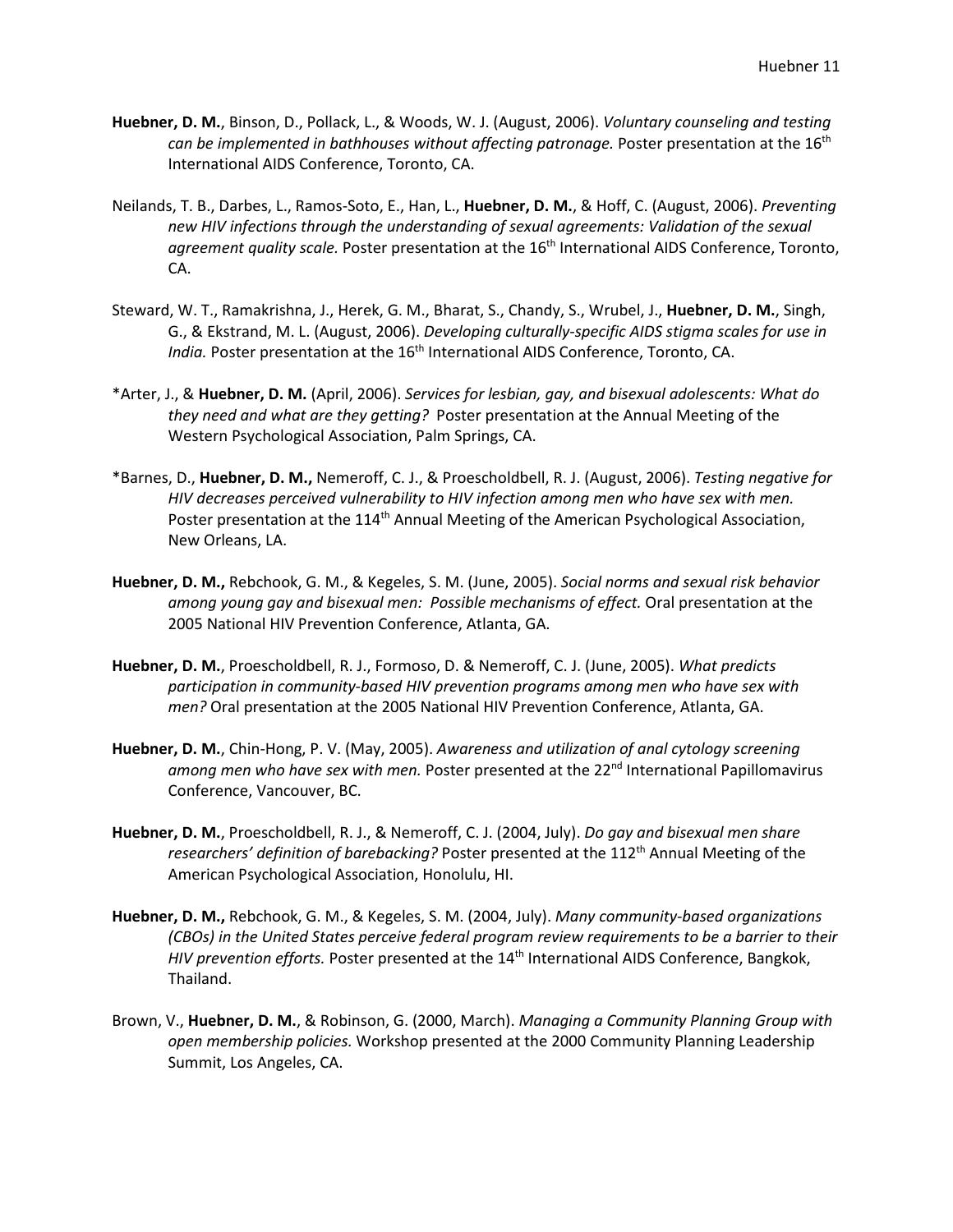- Gerend, M. A., & **Huebner, D. M.** (1999, April). *Gay and bisexual men's beliefs about drug treatments for HIV: Factor structure and correlates.* Poster presented at the 20th Annual Meeting of the Society for Behavioral Medicine, San Diego, CA.
- **Huebner, D. M.** (1998, August*). Internalized homophobia's impact on group-structured HIV-preventive interventions targeting gay men.* Poster presented at the 106th Annual Meeting of the American Psychological Association, San Francisco, CA
- Belz, A., Cohen, J., **Huebner, D. M.**, Proescholdbell, R. J., & Taborga, M. (1998, February). *Minority prevention research within a community psychology framework.* Discussion group conducted at the 2nd Biennial Conference on Minority Issues in Prevention, Tempe, AZ.
- Fredrickson, B. L., **Huebner, D. M.**, Noll, S. M., & Roberts, T. A. (1996, May). *Gender-related differences in views of self in objectified situations.* Paper presented at the 60th Annual Meeting of the Society for the Psychological Study of Social Issues, Ann Arbor, MI.

## *University Service*

| <b>Clinical Training Committee</b>                                                | $2008 - 2016$ |
|-----------------------------------------------------------------------------------|---------------|
| <b>Graduate Committee</b>                                                         | 2014          |
| Chair, Undergraduate Committee, University of Utah                                | $2011 - 2013$ |
| Professional Issues and Ethics Committee, University of Utah                      | $2011 - 2013$ |
| Advisor, Psi Chi, University of Utah                                              | $2009 - 2010$ |
| Tanner Conference Organizing Committee, University of Utah                        | $2008 - 2010$ |
| Undergraduate Committee, University of Utah                                       | $2008 - 2010$ |
| Elected member, Chair's Advisory Committee, University of Maryland, Baltimore Co. | $2007 - 2008$ |
| Ethnic and Cultural Diversity Committee, University of Maryland, Baltimore Co.    | $2007 - 2008$ |
| Reviewer for UMBC Journal of Undergraduate Research                               | 2007          |
| Reviewer, Innovative Grant Program, University of California, San Francisco       | 2005          |
| Diversity Advancement Committee, University of Washington Internship Program      | $2001 - 2002$ |
| Diversity Committee, Preparing Future Faculty Program, Arizona State University   | $2000 - 2001$ |
| Clinical Psychology Graduate Admissions Committee, Arizona State University       | 1997          |

## *Editorial / Review*

| <b>Grant Reviews</b>                                         |                     |
|--------------------------------------------------------------|---------------------|
| National Institute of Health, Center for Scientific Review   | 2016                |
| Special emphasis panel                                       |                     |
| National Institute of Health, Center for Scientific Review   | $2009 - 2010$       |
| Psychosocial Development, Risk, and Prevention Study Section | (3 review meetings) |
| Centers for Disease Control and Prevention,                  |                     |
| National Center for HIV, STD, and TB Prevention              | 1998                |
| <b>Editorial Board Member</b>                                |                     |
| <b>Health Psychology</b>                                     | $2017$ – present    |
| Annals of Behavioral Medicine                                | $2015 - present$    |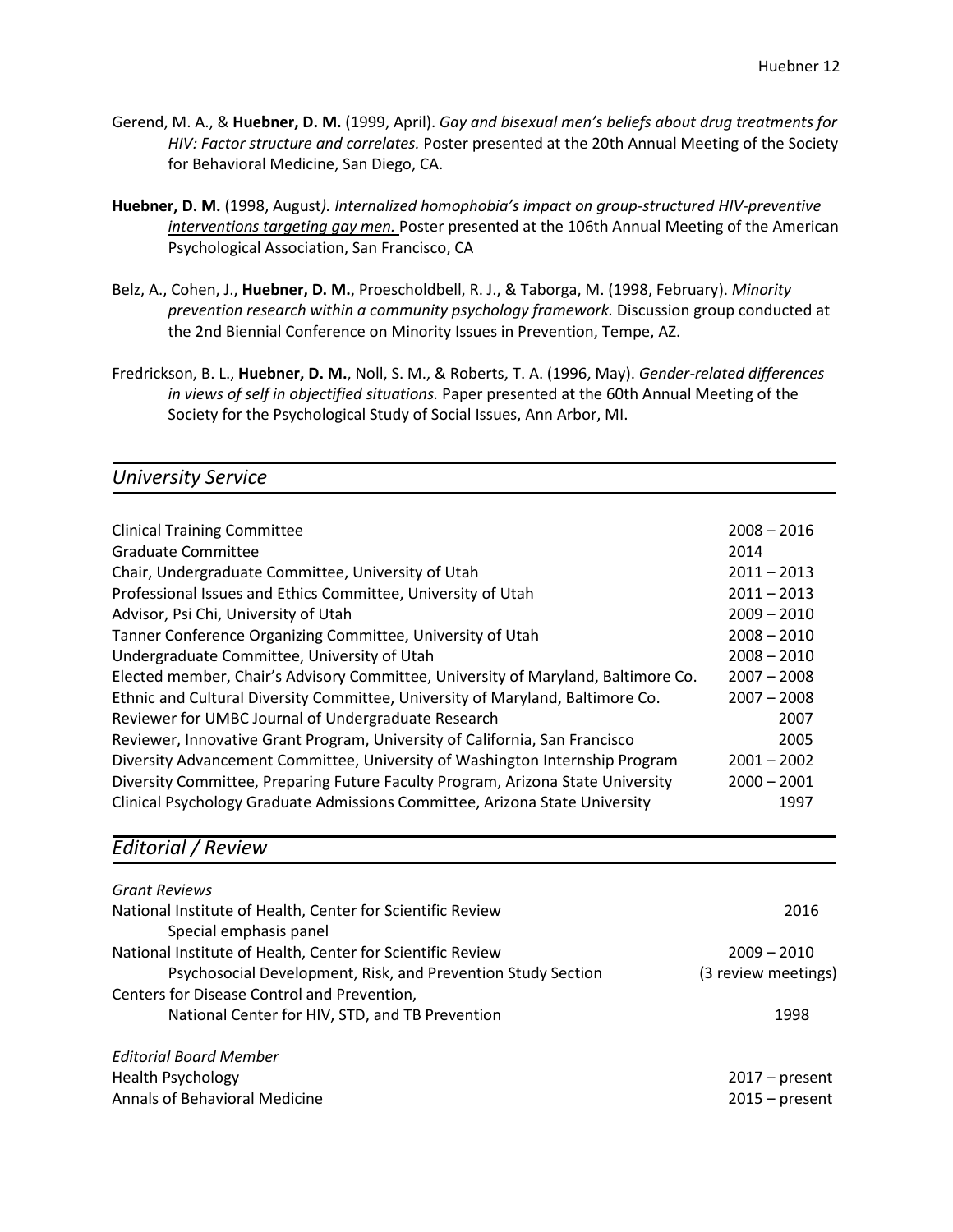*Ad Hoc Manuscript Reviews (approximately 8 per year)* AIDS AIDS and Behavior American Journal of Public Health Annals of Behavioral Medicine Burns Developmental Psychology Health Psychology JAIDS Journal of Applied Development Journal of Clinical Child and Adolescent Psychology Journal of Consulting and Clinical Psychology Journal of Family Psychology Journal of Marriage and Family Therapy Journal of Primary Prevention Journal of Social and Clinical Psychology Journal of Urban Health Nicotine and Tobbaco Research Social Science and Medicine

### *Teaching*

#### *Graduate Courses Taught*

| Planning Health Promotion Interventions      |                                                            |
|----------------------------------------------|------------------------------------------------------------|
| <b>Statistics II</b>                         | Course Developer                                           |
| <b>Minority Mental Health</b>                | <b>Course Developer</b>                                    |
| <b>Graduate Prosem Research Orientation</b>  |                                                            |
| <b>Graduate Prosem Teaching Fundamentals</b> |                                                            |
| Introduction to Clinical Science             | Course Developer                                           |
| Core II: Contextual Bases of Behavior        |                                                            |
| <b>Clinical Preceptorship</b>                | Clinical supervisor for students on externship             |
| <b>Foundations of Patient Care</b>           |                                                            |
| <b>Behavioral Sciences Module</b>            | Research skills course for postdoctoral fellowship program |

#### *Undergraduate Courses Taught*

Fighting the HIV/AIDS Epidemic: Social and Behavioral Sciences Approaches Course Developer Abnormal Psychology

## *Students Supervised*

*Undergraduates Mentored to Psychology PhD Programs*

Matthew Page (PhD, 2014, University of Miami) Nicholas Livingston (PhD, 2016, University of Montana)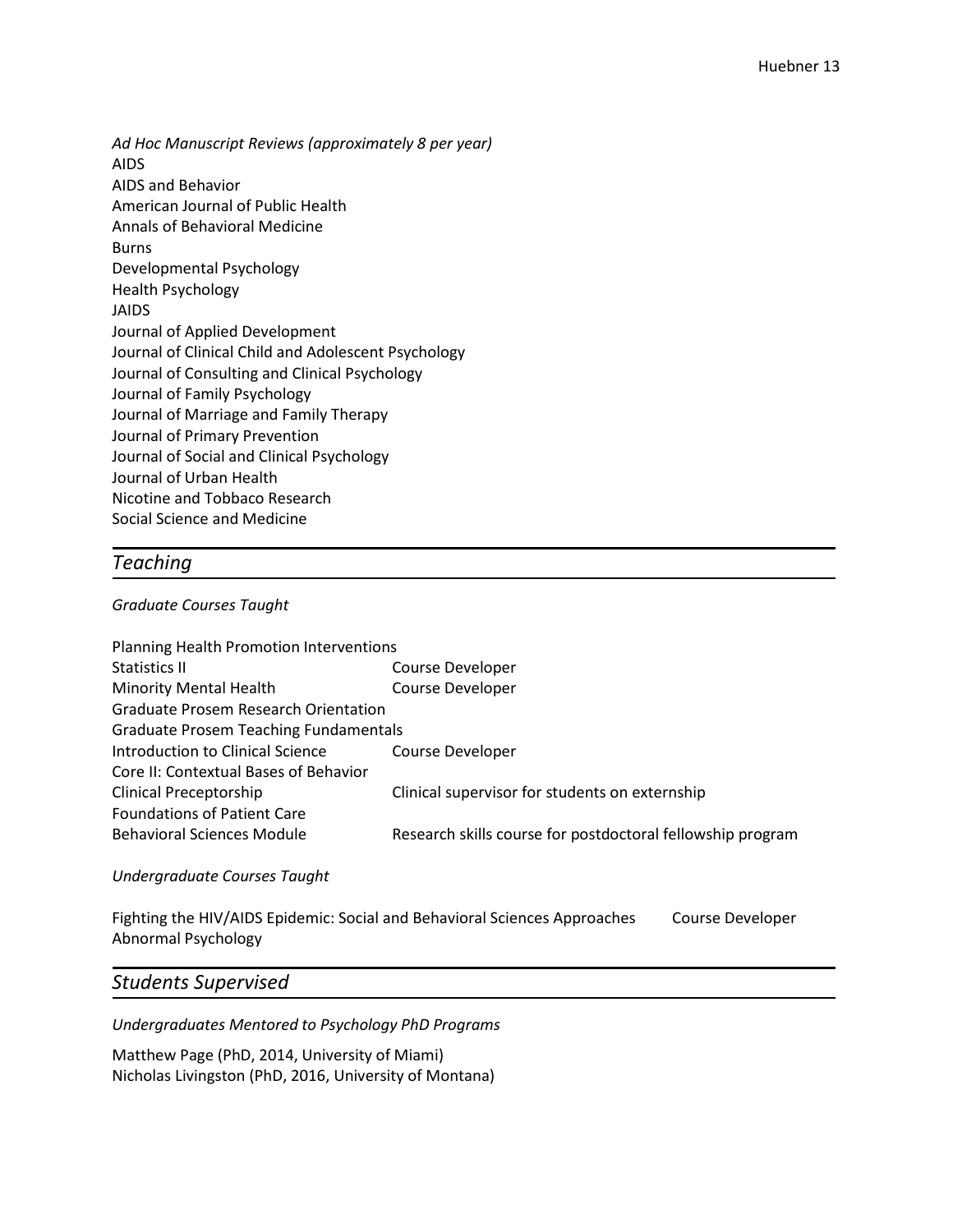## *Psychology Masters Committees Chaired*

| Leigh Spivey, MA      | 2016 |
|-----------------------|------|
| Nicholas Perry, MA    | 2014 |
| Brian Thoma, MA       | 2012 |
| Larissa McGarrity, MA | 2012 |

### *Psychology Masters Committees*

| Janna Dickenson, MA  | 2013 |
|----------------------|------|
| Chloe Skidmore, MA   | 2013 |
| Kendrick Allen, MA   | 2012 |
| Julia Mackaronis. MA | 2010 |

#### *Public Health Doctoral Advisor* DaRel Barksdale

## *Psychology Doctoral Committees Chaired*

| Nicholas Perry         | in progress |
|------------------------|-------------|
| Brian Thoma, PhD       | 2016        |
| Larissa McGarrity, PhD | 2016        |
| Mariana Litovich, PhD  | 2008        |

#### *Doctoral Committees*

| Kendrick Rith-Allen, PhD (psychology)       | 2017 |
|---------------------------------------------|------|
| Janna Dickenson, PhD (psychology)           | 2016 |
| Tom Quinn, PhD (sociology)                  | 2015 |
| Julia Mackaronis, PhD (psychology)          | 2014 |
| Mazin Alghazo, PhD (communication sciences) | 2014 |
| Jenny Cundiff, PhD (psychology)             | 2013 |
| Rebecca Blais, PhD (psychology)             | 2011 |
| Justin MacKenzie, PhD (psychology)          | 2011 |
| Jordan Rullo, PhD (psychology)              | 2011 |
| Emily Traupman, PhD (psychology)            | 2011 |
| Jennifer Prichard, PhD (psychology)         | 2010 |
| Watch Pengchit, PhD (psychology)            | 2010 |
| Anna Quigg, PhD (psychology)                | 2010 |

#### *Preliminary Examination Committees*

| Nicholas Perry     | 2015 |
|--------------------|------|
| <b>Brian Thoma</b> | 2014 |
| Janna Dickenson    | 2014 |
| Larissa McGarrity  | 2013 |
| Julia Mackaronis   | 2012 |
| Mazin Alghazo      | 2012 |
| Jenny Cundiff      | 2012 |